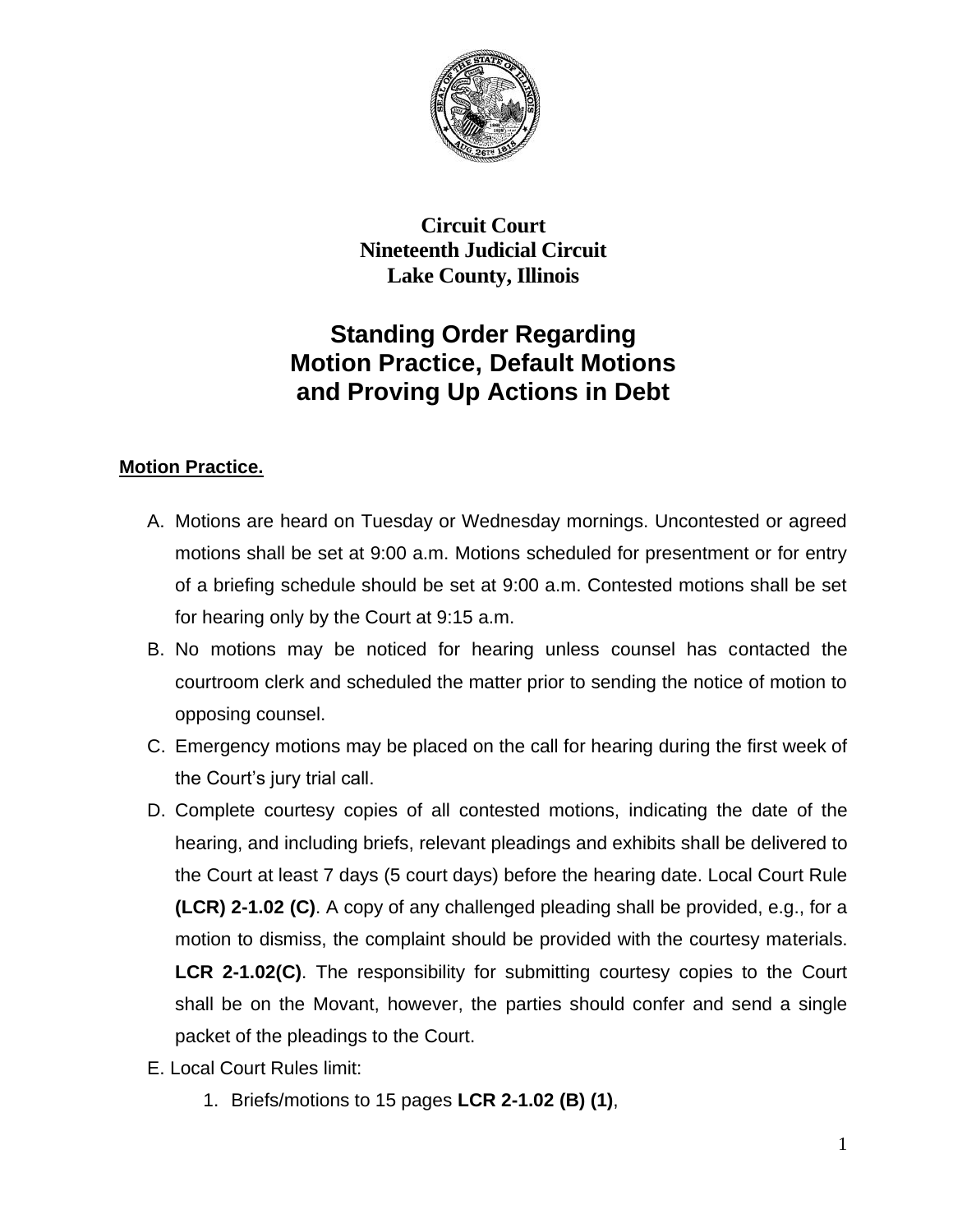- 2. Responses to 15 pages **LCR 2-1.02 (B) (1)**, and
- 3. Reply Briefs to 5 pages **LCR 2-1.02 (B) (2)**.

F. Court reporters are not provided by the Court for oral arguments of motions, other than motions presented during trial.

G. Motions for Emergency Relief shall comply with **LCR 2-1.05.**

H. There are specific rules that apply to Motions for Summary Judgement and the parties shall comply with all provisions of **LCR 2-1.04**, including that portion of the rule relating to the filing of a statemen of material facts to which there is no genuine issue and the response to such statement.

I. Failure to comply with this standing order and our Local Court Rules regarding contested hearings may result in the striking of your motion or a delay in hearing your motion.

#### **Motions for Default Judgment.**

- A. Motions for Default Judgment should be set at 9:15 a.m. on the contested call.
- B. The moving party shall send notice by regular mail of the motion for default to the party sought to be defaulted even if that party never appeared, as well as to all other parties in the case. The notice should be directed to the last known address of the alleged defaulting party.
- C. An Affidavit as to Military Service concerning the party sought to be defaulted is required.
- D. If a default order is entered, a subsequent prove-up date is usually set and the movant is required to send a copy of the default order including the prove-up date to the defaulted party, as well as to all other parties in the case. A proof of service of that order must be filed on or before the prove-up date.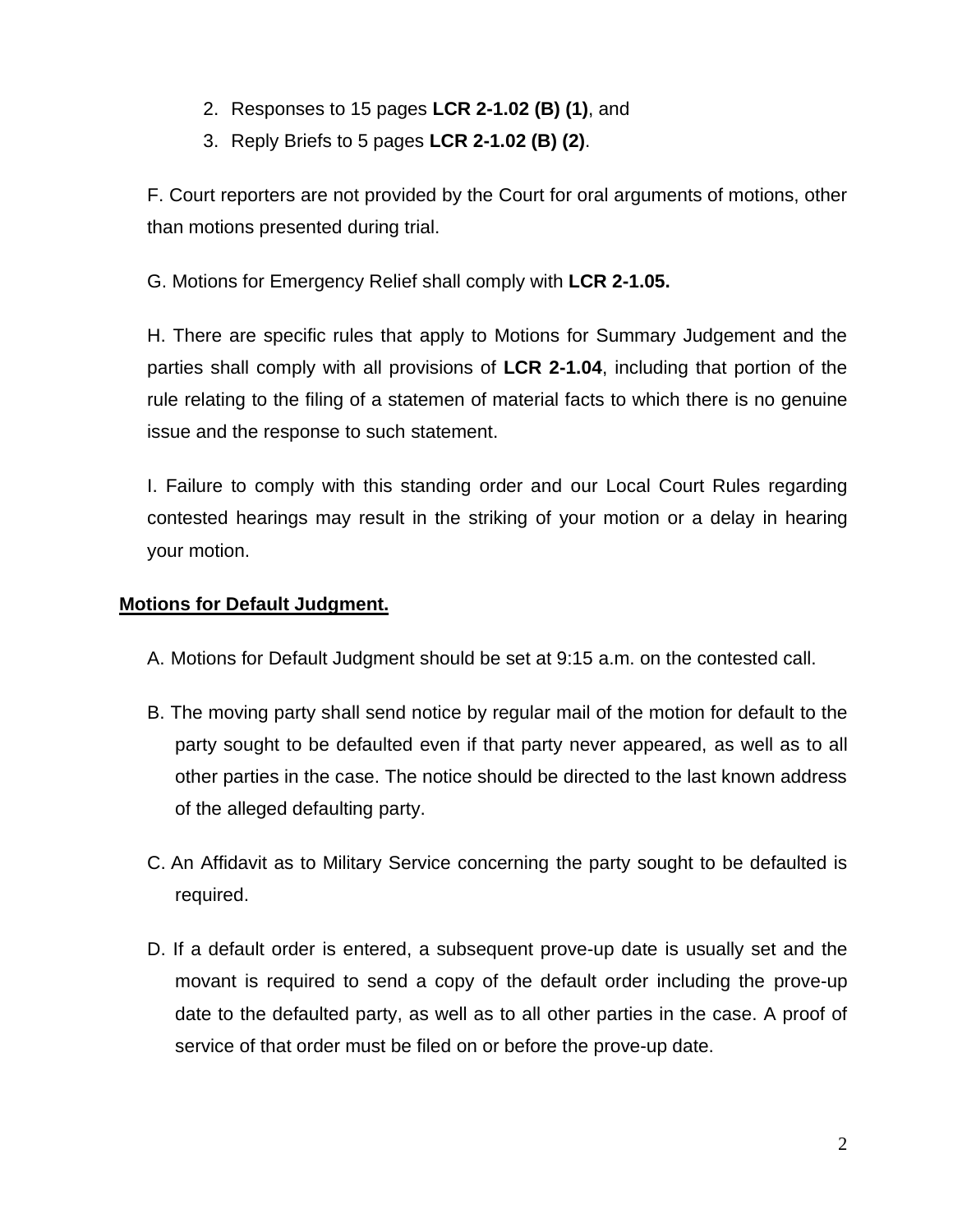## **Proving Up Actions in Debt**

- A. Prove ups for Default Judgments should be set at 9:15am on the contested call.
- B. The moving party shall send notice to the last known address of the defaulted party by regular mail of the order setting the matter for prove-up or Notice of Motion of same [even if that party never appeared, as well as to all other parties in the case]. A proof of service of that order [or Notice of Motion] must be filed on or before the prove-up date.
- C. Plaintiffs proving up a default judgment for an action in debt should be prepared to present:
	- 1. Proof of Service of the setting Order or Notice of Motion(s) with Certificate of Service;
	- 2. Affidavit of Military Service with attached U.S. Department of Defense website printout (current within six (6) months);
	- 3. Signed affidavit of prove-up specifically referencing the alleged debt of the defendant/s against which judgment is sought attached to and incorporated by express reference within the motion for default; and
	- 4. Affidavit of attorney's fees and costs (all fees must be reasonable; fees sought in excess of \$1,000 must be supported by a time and task affidavit); and
	- 5. Any and all assignments or other documents (as applicable) demonstrating the movant's standing to obtain judgment; and
	- 6. Proposed Orders. (Note: The order of judgment must include a provision requiring that the movant mail a copy of the order within three (3) days to the last known address of the defendant/s).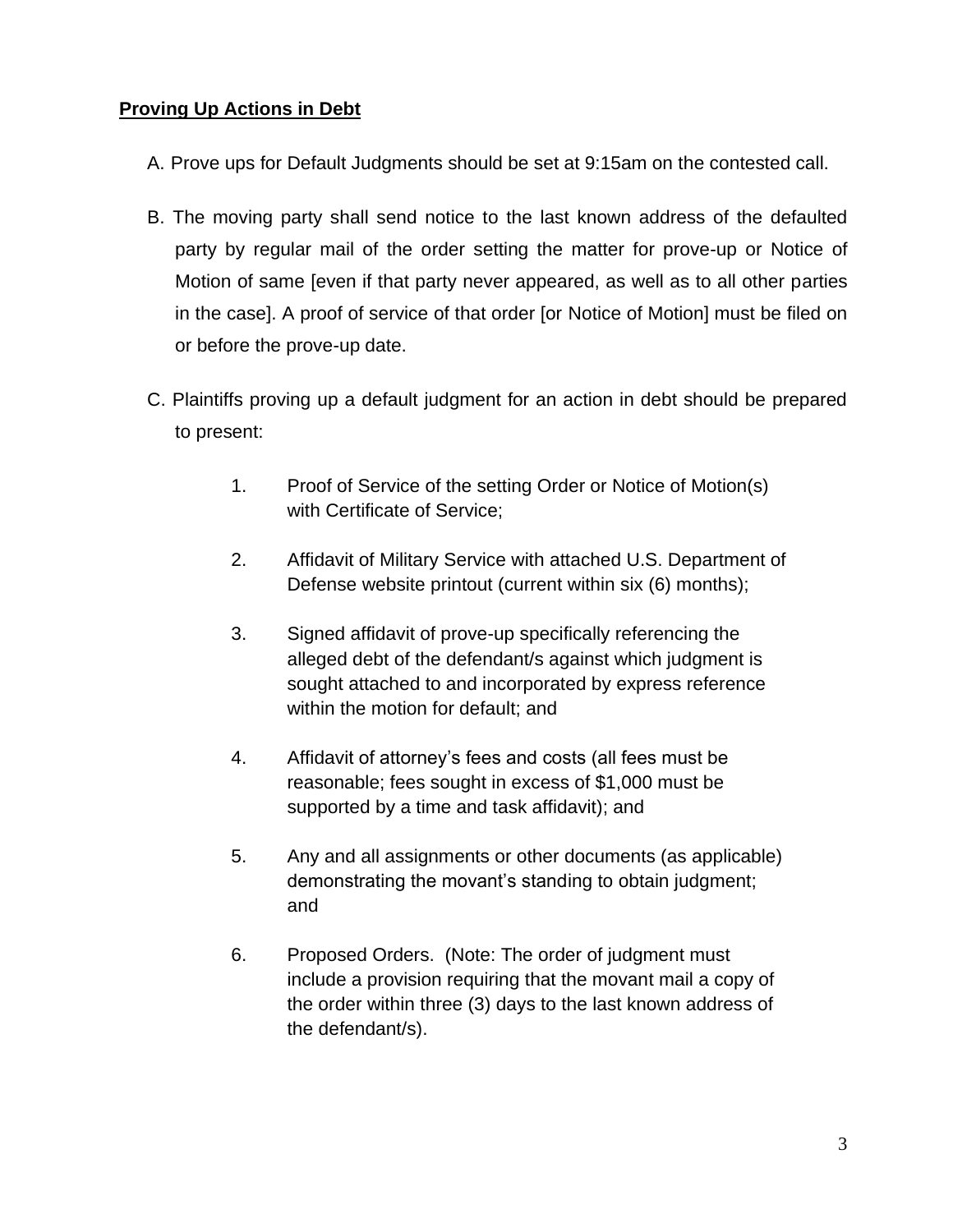#### **Proving Up Actions in Debt by Assignees**

A. For All Assigned Debt

At prove-up, in all cases of assigned debt, *whether for collection or otherwise*, there must be an affirmative statement in the verified pleading or supporting affidavit as to whether or not the debt was assigned at any point to a collection agency for collection, within the meaning of the Collection Agency Act.

B. Any Actions by a Collection Agency

At prove-up, any actions by a collection agency, within the meaning of The Collection Agency Act, 225 ILCS 425/1 *et seq.,* must be supported by an affidavit attesting to the date of the licensure of the agency or agencies, and to the fact that the agency or agencies were licensed at the time of the assignment(s) and at the time the complaint was filed.

- C. For Assigned Debt Other Than Debt Assigned to a Collection Agency for Collection*.*
	- 1. For assignees suing on debt [other than debt assigned to a collection agency for collection within the meaning of The Collection Agency Act, 225 ILCS 425/1 *et seq.*], the Court requires that the complete chain of title, including the name of the original creditor and all subsequent assignees and/or purchasers, be pled in the complaint.
	- 2. For prove-ups of assigned debt [other than debt assigned to a collection agency for collection within the meaning of The Collection Agency Act], the Court requires sufficiently detailed affidavits, verified pleading, or documents sufficient to establish the Plaintiff's standing to sue on the specific debt or account of the Defendant.
- D. For Debt Assigned to a Collection Agency for Collection

When the assignment is to a collection agency for collection, within the meaning of The Collection Agency Act, the court requires pleading and proof of every assignment, satisfying the requirements of 225 ILCS 425/8b(e), including:

1. Each written contract of assignment (affidavits are insufficient), which specifically state the date of each assignment, the consideration paid and